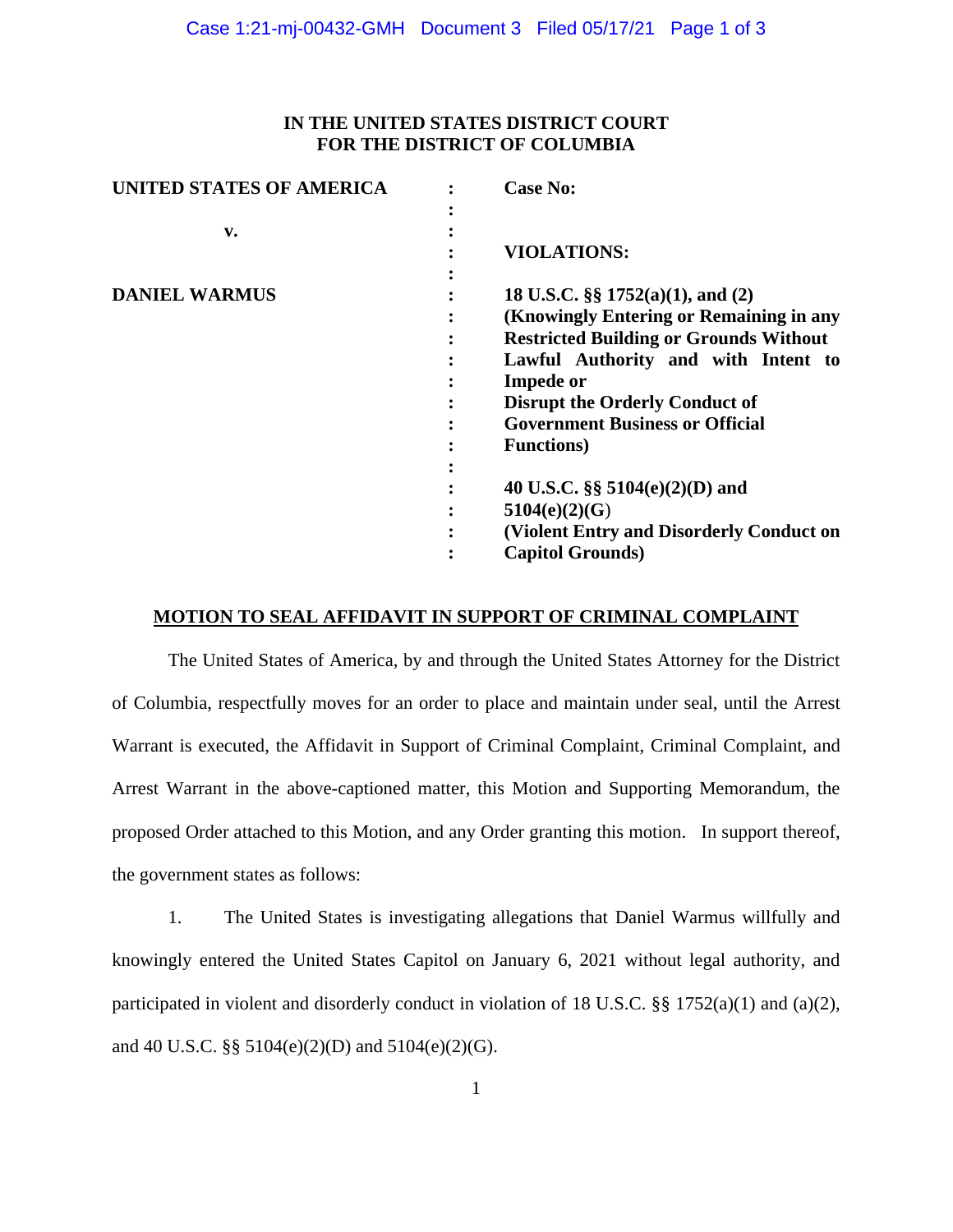### Case 1:21-mj-00432-GMH Document 3 Filed 05/17/21 Page 2 of 3

2. The Affidavit in Support of Criminal Complaint references evidence gathered during the investigation, including the use of a digital device in furtherance of the crime. The public disclosure of the Government's evidence could compromise the integrity of the investigation, including the ability of the United States to locate and arrest the defendant, which also may lead to the destruction of evidence in other locations including the digital device or the intimidation of government witnesses. Thus, a sealing order is necessary to avoid hindering the ongoing investigation in this matter.

2. As stated in Washington Post v. Robinson, 935 F.2d 282, 288 (D.C. Cir. 1999), there is a presumption of access to Court proceedings. But, this can be overridden if "'(1) closure serves a compelling interest; (2) there is a substantial probability that, in the absence of closure, this compelling interest would be harmed; and (3) there are no alternatives to closure that would adequately protect the compelling interest." Id. at 290 (quoting Oregonian Pub. Co. v. United States Dist. Court, 920 F.2d 1462, 1466 (9th Cir. 1990)).

3. In this matter, the United States has a compelling interest in preserving the integrity of its investigation and arresting the defendant. A limited sealing order ensuring that filings related to the Criminal Complaint and Arrest Warrant are not accessible from the Court's public files is narrowly tailored to serve a compelling interest.

4. Furthermore, the United States respectfully submits that complying with the normal notice requirements of Washington Post would defeat the purpose of the motion to seal. Persons who know the criminal justice system also know that docketing a motion to seal an Affidavit in Support of Criminal Complaint and Arrest Warrant, or a resulting sealing order, means that the defendant is charged with a crime, and the Government intends to arrest him/her. Thus, if this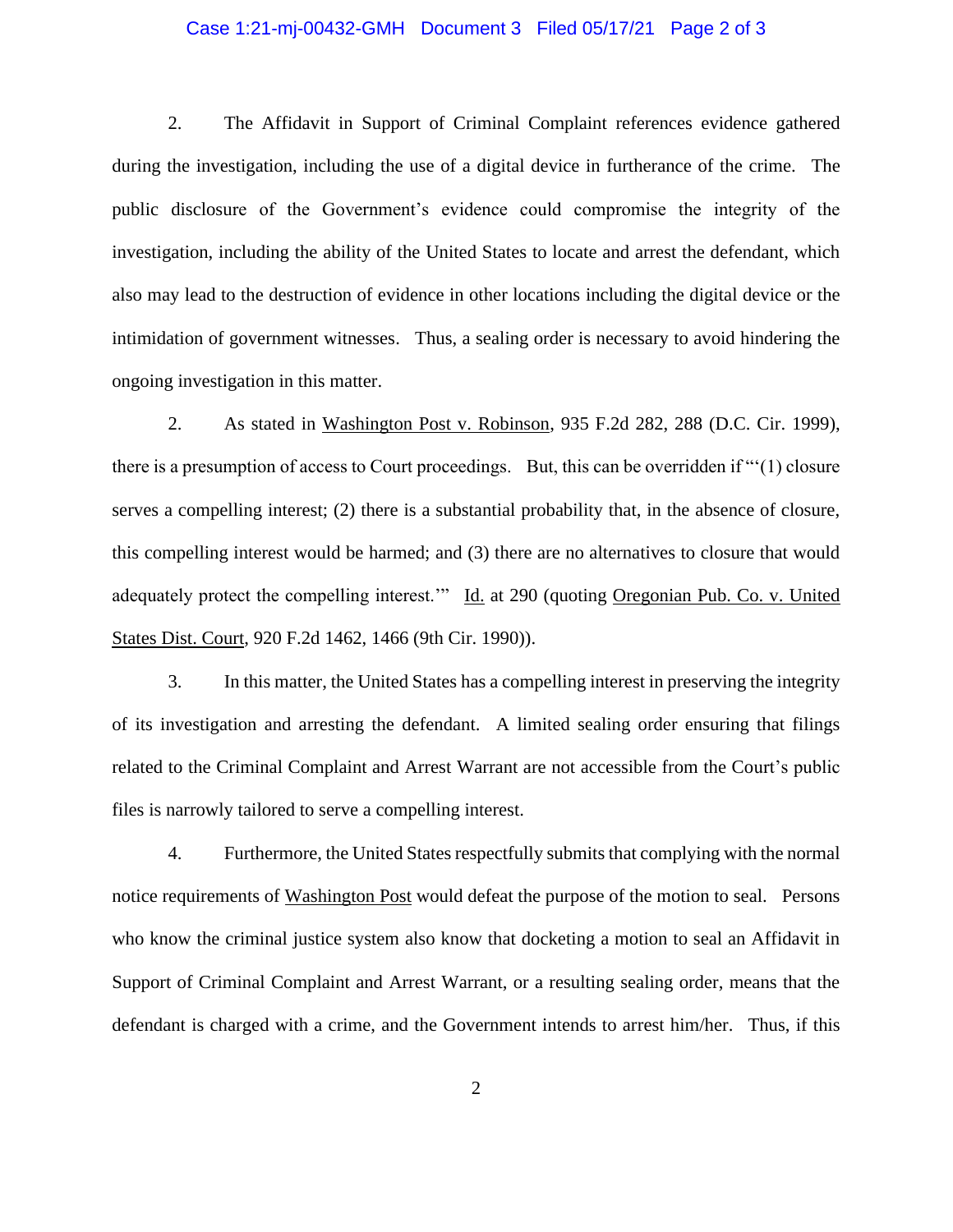### Case 1:21-mj-00432-GMH Document 3 Filed 05/17/21 Page 3 of 3

Motion or a sealing order were to become public, it would be the same as making public the Complaint and Arrest Warrant.

**WHEREFORE**, the United States respectfully requests that this Court issue an Order directing that the Clerk of the Court place and maintain under seal, until execution of the Arrest Warrant, the Affidavit in Support of Criminal Complaint, this Motion and Supporting Memorandum, the proposed Order attached to this Motion, and any Order granting this motion.

Date: May 17, 2021 Respectfully submitted,

CHANNING PHILLIPS Acting United States Attorney D.C. Bar No. 415793

By: /s/*Monica A. Stump* Monica A. Stump PA Bar No. 90168 Assistant United States Attorney 555 4<sup>th</sup> Street, N.W., room 9106 Washington, D.C. 20530 (202) 353-0796 (202) 353-9779 (fax) monica.stump@usdoj.gov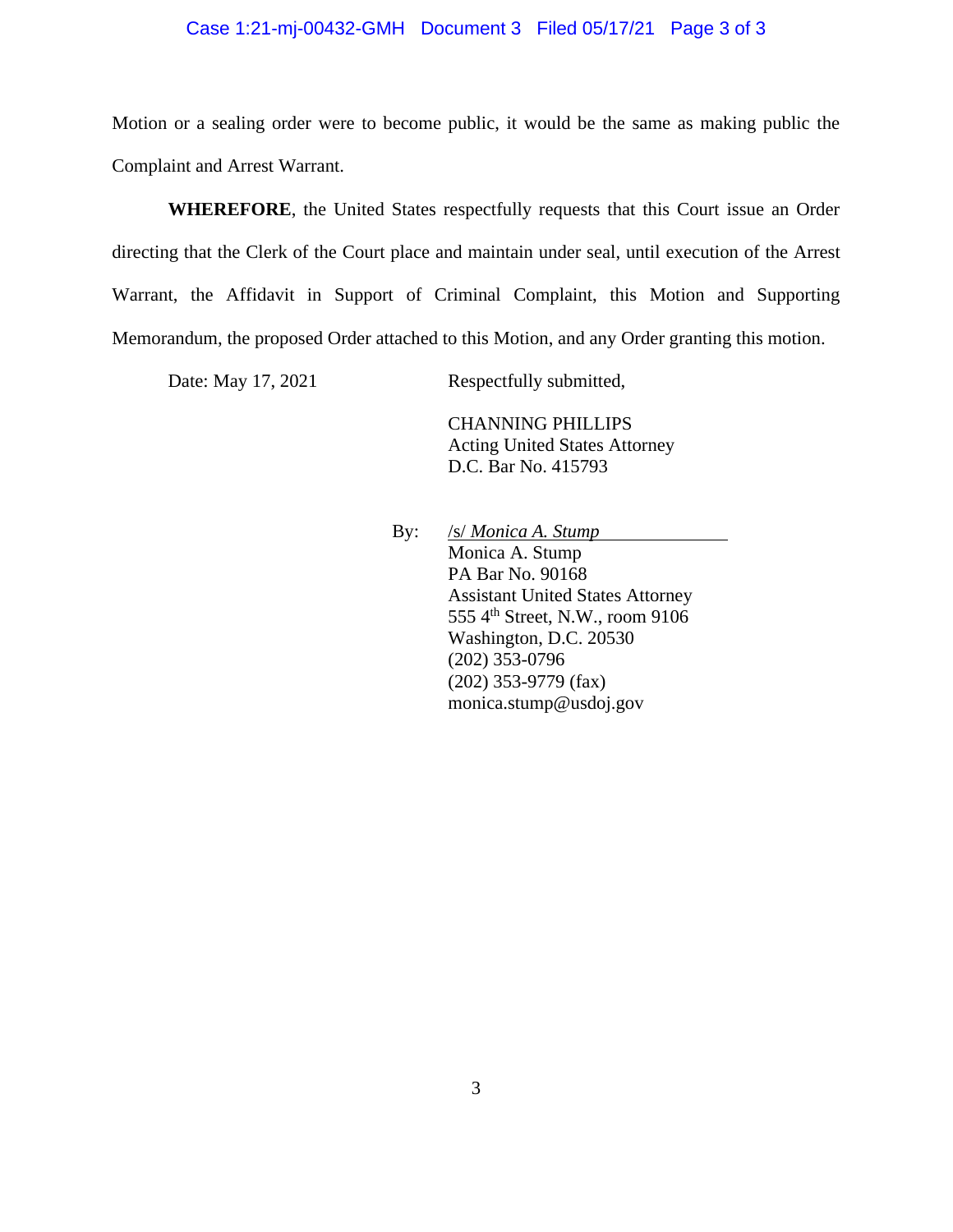# **IN THE UNITED STATES DISTRICT COURT FOR THE DISTRICT OF COLUMBIA**

| <b>UNITED STATES OF AMERICA</b> |   | <b>Case No:</b>                               |
|---------------------------------|---|-----------------------------------------------|
|                                 |   |                                               |
| v.                              |   |                                               |
|                                 |   | <b>VIOLATIONS:</b>                            |
|                                 |   |                                               |
| <b>DANIEL WARMUS</b>            |   | 18 U.S.C. $\S$ 1752(a)(1), and (2)            |
|                                 |   | (Knowingly Entering or Remaining in any       |
|                                 | ٠ | <b>Restricted Building or Grounds Without</b> |
|                                 |   | Lawful Authority and with Intent to           |
|                                 |   | <b>Impede or</b>                              |
|                                 |   | <b>Disrupt the Orderly Conduct of</b>         |
|                                 |   | <b>Government Business or Official</b>        |
|                                 |   | <b>Functions</b> )                            |
|                                 |   |                                               |
|                                 |   | 40 U.S.C. §§ $5104(e)(2)(D)$ and              |
|                                 |   | 5104(e)(2)(G)                                 |
|                                 |   | (Violent Entry and Disorderly Conduct on      |
|                                 |   | <b>Capitol Grounds</b> )                      |

#### **ORDER**

This matter having come before the Court pursuant to the application of the United States to seal criminal complaint and other related materials, the Court finds that, because of such reasonable grounds to believe the disclosure will result in flight from prosecution, destruction of or tampering with evidence, intimidation of potential witnesses, and serious jeopardy to the investigation, the United States has established that a compelling governmental interest exists to justify the requested sealing.

1. IT IS THEREFORE ORDERED that the application is hereby GRANTED, and that the affidavit in support of criminal complaint and other related materials, the instant application to seal, and this Order are sealed until the arrest warrant is executed.